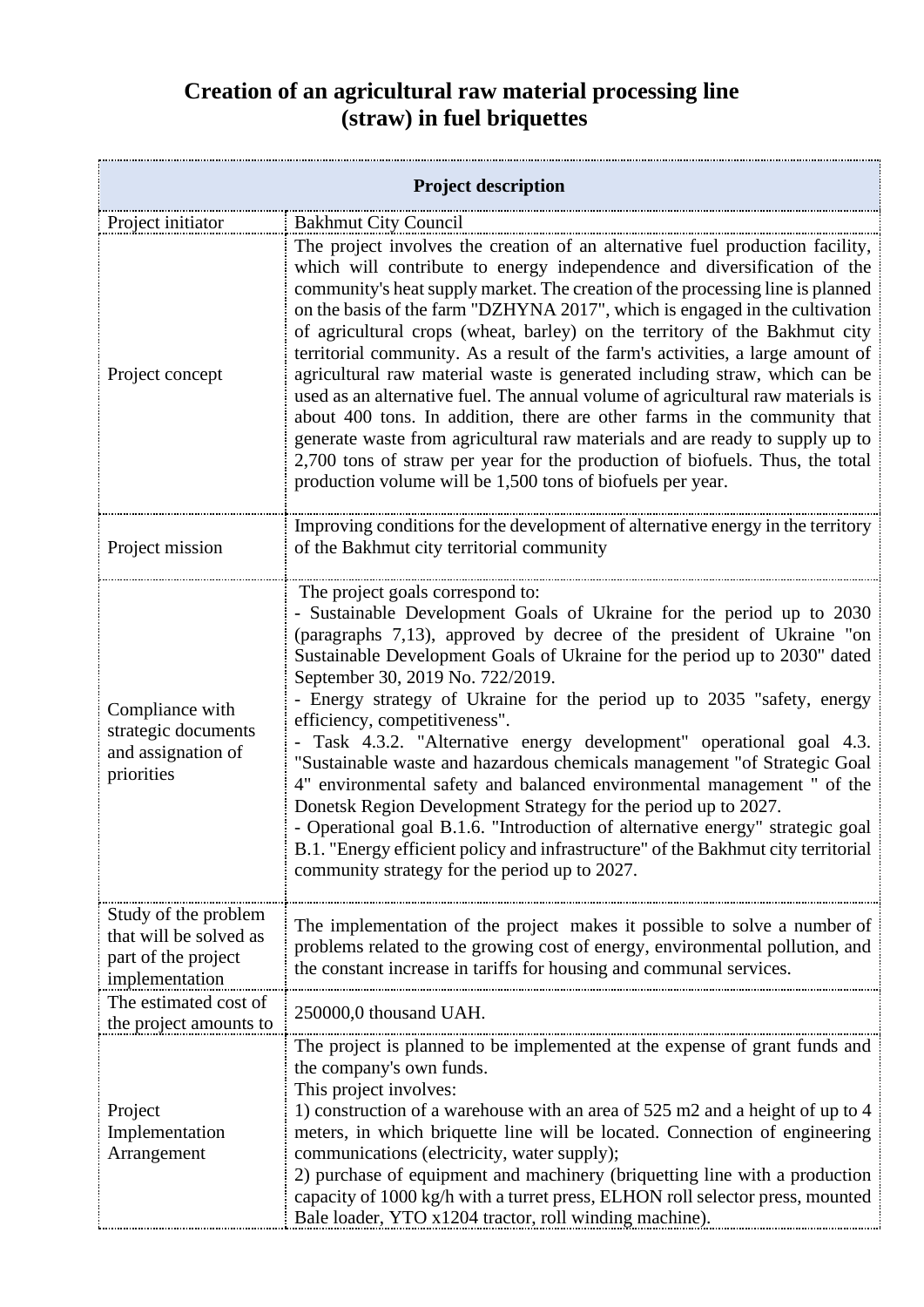| Key financial<br>indicators of the<br>project<br>implementation                                                               | Preliminary estimates for the the average annual income of 4 million UAH.<br>Payback period-3 years                                                                                                                                                                                                                                                                                                                                                                                                                                                                                                                                                        |
|-------------------------------------------------------------------------------------------------------------------------------|------------------------------------------------------------------------------------------------------------------------------------------------------------------------------------------------------------------------------------------------------------------------------------------------------------------------------------------------------------------------------------------------------------------------------------------------------------------------------------------------------------------------------------------------------------------------------------------------------------------------------------------------------------|
| Project<br>implementation term                                                                                                | 12 months                                                                                                                                                                                                                                                                                                                                                                                                                                                                                                                                                                                                                                                  |
| Indicative funding<br>sources to finance the<br>project                                                                       | Funder, own funds of the company                                                                                                                                                                                                                                                                                                                                                                                                                                                                                                                                                                                                                           |
| Project<br>Implementation<br>Arrangement                                                                                      | DZHYNA 2017 Farm has developed a project concept                                                                                                                                                                                                                                                                                                                                                                                                                                                                                                                                                                                                           |
| Interested parties and<br>expected result of the<br>project<br>implementation                                                 | Target groups:<br>- potential consumers of biofuels (heat supply companies that provide services<br>on the territory of the Bakhmut city territorial community (LLC "Bakhmut<br>Energiya", municipal enterprise "progress"), enterprises and organizations<br>that use solid fuel boilers);<br>- Bakhmut City Council - receiving additional revenues to the territorial<br>community budget, developing renewable energy in the community,<br>creating new jobs, and reducing harmful emissions into the environment.<br>- farm "Gina 2017" -making a profit, reducing the share of primary energy<br>resources in the country's fuel and energy balance. |
| Characteristics of an object (existing or newly created)                                                                      |                                                                                                                                                                                                                                                                                                                                                                                                                                                                                                                                                                                                                                                            |
| Description of<br>existing objects or<br>those that are<br>proposed to be created<br>as part of the project<br>implementation | Location of the object   Donetsk region, Bakhmut city territorial community, Zelenopillia village<br>Building-free territory<br>It is proposed to build a warehouse, install a briquette line, purchase<br>equipment, and launch and commission the line.                                                                                                                                                                                                                                                                                                                                                                                                  |
| Form of property                                                                                                              | Private property                                                                                                                                                                                                                                                                                                                                                                                                                                                                                                                                                                                                                                           |
| Related infrastructure                                                                                                        | Distance to the Regional Center (Kramatorsk city) $\sim$ 55 km.<br>Distance to Bakhmut $\sim$ 20 km.<br>The distance to the train station is $\sim$ 21 km.<br>Access to road transport infrastructure ~0.5 km;<br>Access to electricity and water supply systems.                                                                                                                                                                                                                                                                                                                                                                                          |
| Land area, hectare                                                                                                            | $-0.6 \text{ km}^2$                                                                                                                                                                                                                                                                                                                                                                                                                                                                                                                                                                                                                                        |
| Land plot status                                                                                                              | Private property<br>Intended use-industrial/agricultural land<br>Is not used currently                                                                                                                                                                                                                                                                                                                                                                                                                                                                                                                                                                     |